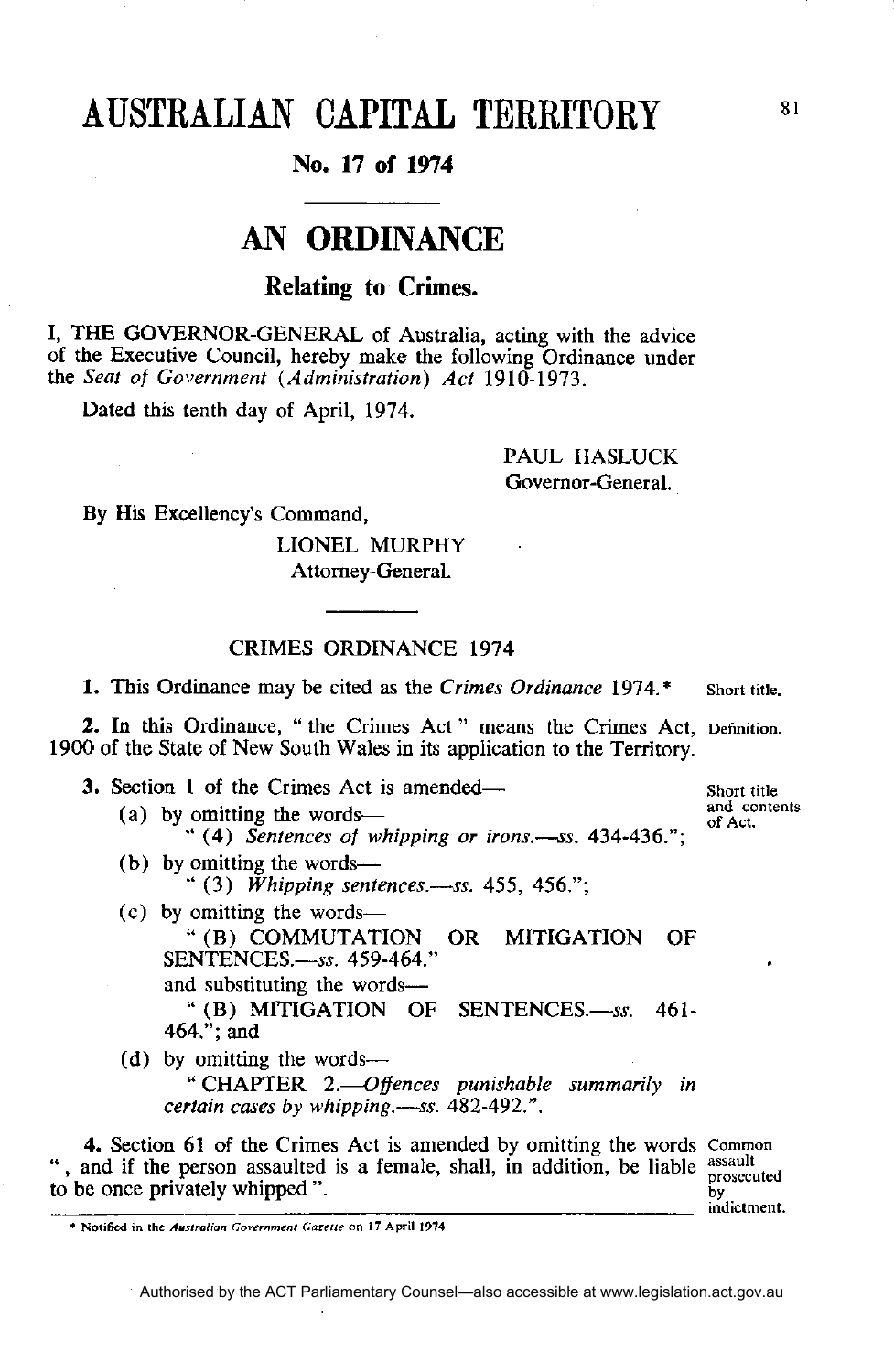1974

Repeal.

Provision for passing sentences of less duration than those fixed.

82

**5 .** Sections 434, 435 and 436 of the Crimes Act and the heading immediately preceding section 434 are repealed.

**6 .** Section 442 of the Crimes Act is amended—

(a) by omitting sub-section (1) and substituting the following sub-section:—

" (1) Where, by this Act, an offender is made liable to imprisonment for life or to imprisonment for a fixed term, the court may nevertheless pass a sentence of imprisonment of less duration.";

- (b) by omitting from sub-section (2) the words " or whipping,"; and
- (c) by omitting from sub-section (3) the word "judge " and substituting the word " court ".

Repeal.

Repeal.

**8 .** Sections 455 and 456 of the Crimes Act and the heading immediately preceding section 455 are repealed.

**9 .** The heading immediately preceding section 459 of the Crimes Act is amended by omitting the words " COMMUTATION OR ".

Repeal.

Amendment of heading.

**1 0 .** Sections 459 and 460 of the Crimes Act are repealed.

7. Sections 453 and 454 of the Crimes Act are repealed.

**1 1 .** Sections 476, 477, 478, 480 and 481 of the Crimes Act are repealed and the following sections substituted:—

" $476. (1)$  Where-

- (a) a person is charged before the court of Petty Sessions with an offence to which this section applies;
- (b) the evidence for the prosecution is, in the opinion of the Court, sufficient to put the accused on his trial;
- (c) the Court is of the opinion that the case may properly be disposed of summarily; and
- (d) the amount of the money involved, or the value of the property involved, as the case may be, does not, in the opinion of the Court, exceed Five hundred dollars,

the Court has jurisdiction to hear and determine the charge in a summary manner, and pass sentence upon the person so charged.

- " (2) The following offences, namely—
	- (a) simple larcency;
	- (b) stealing any chattel, money or valuable security from the person of another;
	- (c) an offence mentioned in sections 126, 131, 132, 133, 139, 140, 144, 148, 150, 151, 152, 179 and 247 of this Act; and
	- (d) attempting to commit an offence mentioned in this subsection,

are offences to which this section applies.

Authorised by the ACT Parliamentary Counsel—also accessible at www.legislation.act.gov.au

Certain offences may be dealt with summarily.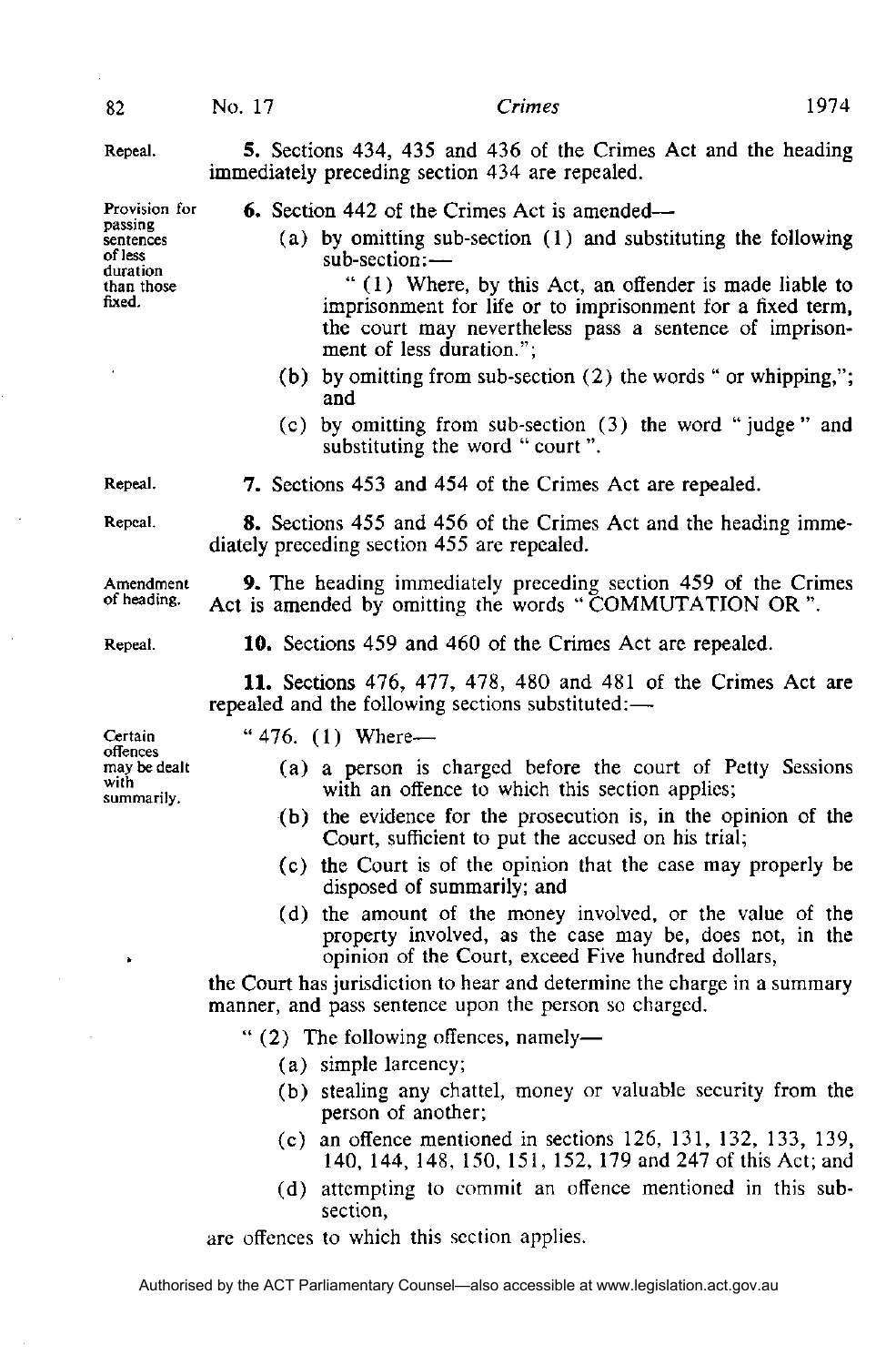#### $C$ rimes

" (3) Where a person is convicted by the Court of Petty Sessions of an offence to which this section applies, he is liable to imprisonment for a term not exceeding six months or to a fine not exceeding Five hundred dollars.

" $477.$  (1) Subject to section 478, where—

- (a) a person is charged before the Court of Petty Sessions with dealt with an offence;
- (b) in the opinion of the Court the charge is not one that the Court has jurisdiction, apart from this section, to hear and determine in a summary manner;
- (c) the evidence for the prosecution is, in the opinion of the Court, sufficient to put the accused on his trial:
- (d) the Court is of the opinion that the case may properly be disposed of summarily;
- (e) the accused consents to it being so disposed of; and
- (f) in the case of an offence relating to money or property other than a vehicle, the amount of the money involved, or the value of the property involved, as the case may be, does not, in the opinion of the Court, exceed Two thousand dollars,

the Court has jurisdiction to hear and determine the charge in a summary manner, and pass sentence upon the person so charged.

" (2) Where a person is convicted of an offence by virtue of this section, he is liable to imprisonment for a term not exceeding two years or to a fine not exceeding Two thousand dollars or if he is, in the opinion of the Court, under sixteen years of age, to imprisonment for a term not exceeding six months or a fine not exceeding Five hundred dollars.

" (3) In this section, 'vehicle' has the same meaning as in section 154**A.** 

" 478. Nothing in section 477 applies to or in relation to an Certain offence punishable by imprisonment for life or for a term exceeding not to be ten years. dealt with

" 479. Nothing in this chapter affects the operation of any other saving of law in force in the Territory by which jurisdiction is conferred on the other summary Court of Petty Sessions. jurisdiction.

" 480. Where the Court of Petty Sessions has heard and determined a charge in pursuance of section 476 or 477 and has dismissed the of dismissal. charge, the Magistrate constituting the Court or the Clerk of the Court shall, if so requested by the person charged, give that person a certificate under his hand stating the fact of the dismissal.

"481. (1) A conviction upon a charge disposed of summarily in Summary pursuance of section 476 or 477 has the same effect as a conviction conviction upon indictment for the offence would have had and a person who is  $a<sub>barto</sub>$ so convicted is not afterwards liable to prosecution for the same cause. indictment.

summarily.

Authorised by the ACT Parliamentary Counsel—also accessible at www.legislation.act.gov.au

**Offences** that may be summarily with consent of accused.